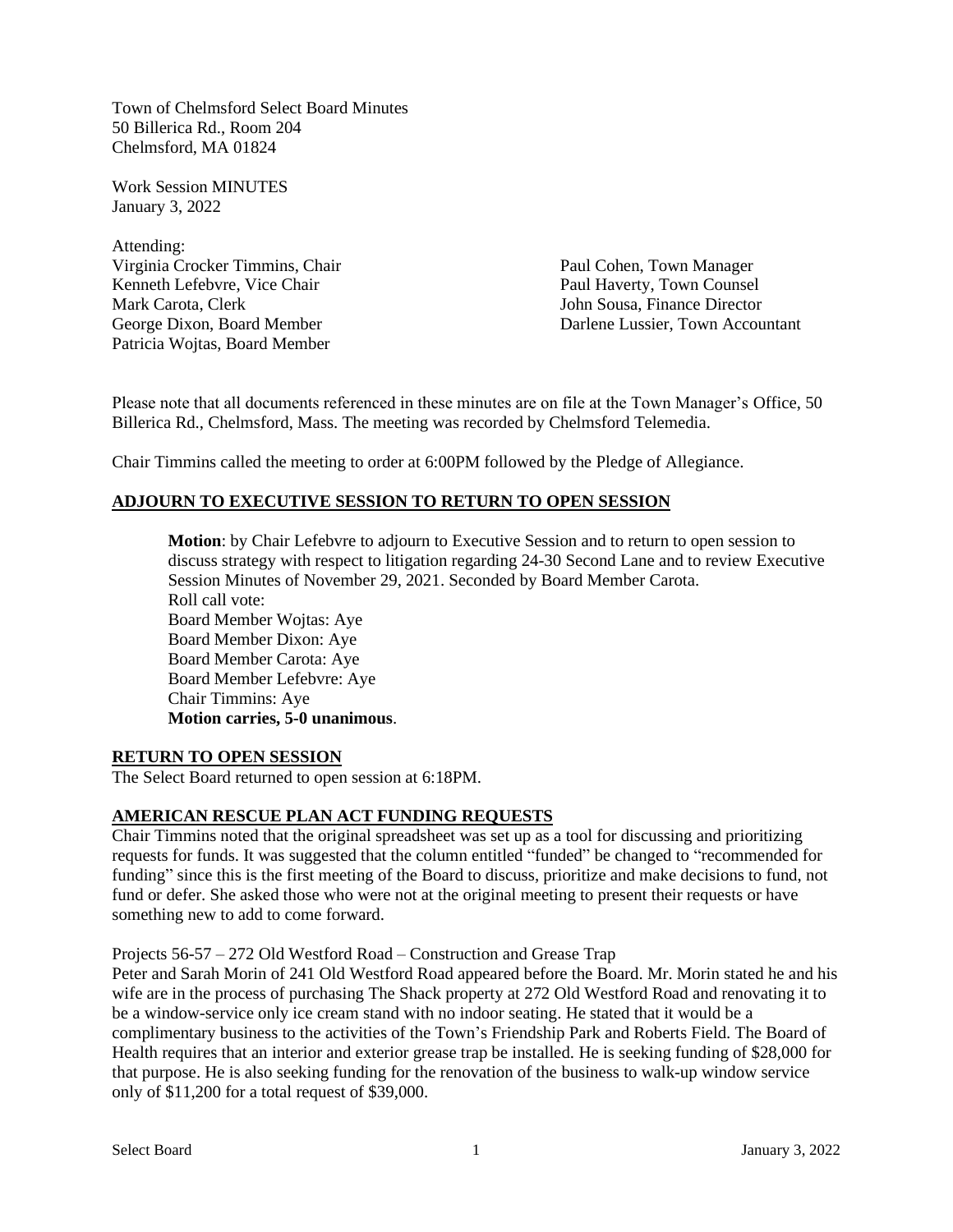Discussion ensued on the requirement of the installation of a grease trap. Town Manager Cohen reported that Sue Rosa of the Board of Health had stated that every food establishment is required to have a grease trap, and that there were no grounds for a variance.

Chair Timmins noted that the request would be divided into two line items, one for the installation of the grease trap and the second for general construction costs.

### Project 37 – Mental Health Clinician

Police Chief Jim Spinney appeared via Zoom before the Board. After careful consultation with the Director of the Frontline Initiative, it was decided that the current program along with the Police Department's response policies with regard to mental health issues will continue to offer adequate resources for the community for the near future. He added, however, that there will come a time for a fulltime person to be embedded with police officers. At this time he is rescinding his original request of \$195,000, but asked that \$81,000 in ARPA funds be allocated for Chelmsford's portion of the Frontline Initiative for the next three years.

### Project 20 – MacKay Library HVAC System

Becky Herman, Library Director, appeared before the Board along with David Braslau, Library Trustee. She reported that after consultation with a structural engineer, it was decided to revise the project to allow for larger gatherings to take place at the North Chelmsford Community Center and Senior Center. This would allow the design of a code-compliant ventilation system from a thirty-person system down to a twelve-person system for occupancy of the first floor circulation center for children and popular materials. Additionally, the second floor would be renovated for storage purposes only.

Chair Timmins noted that the MacKay Library may be eligible for funds from the CPC because of its historic significance to the Town.

The request is being revised from \$417,886 to \$150,000 total.

#### Project 48 – Sewer Infiltration Investigation/Reconstruction

Town Manager Cohen noted that Weston & Sampson had revised its budget projection for remediation to \$350,000 for FY22, and \$1.5M for each of the fiscal years 23, 24, 25 and 26 for a total of \$6.4M.

Town Manager Cohen also stated that he had received a request from the North Chelmsford Water District for construction of a PFAS treatment facility of \$5,525,000.

## Project 39 – Building Code Inspector - Residential

He also noted that Building Commissioner Negron had withdrawn his request of \$150,000 for an additional inspector, since he now feels confident that the department can operate sufficiently with its current complement of inspectors.

#### Project 41 – Premium Pay

Frank Goode of the Superior Officers Union appeared via Zoom before the Board. He objected to the fact that every other request for funds had received a number on the list of requests except for the premium pay requests, which were lumped into one number 41 on the list. Chair Timmins noted that all premium pay requests were lumped into one total number with the intention of itemizing each request at the time of discussion scheduled for this evening. Mr. Goode asked that each of his members be addressed individually and receive \$5,000 each.

Project 42 – PFAS Crooked Springs Treatment Plant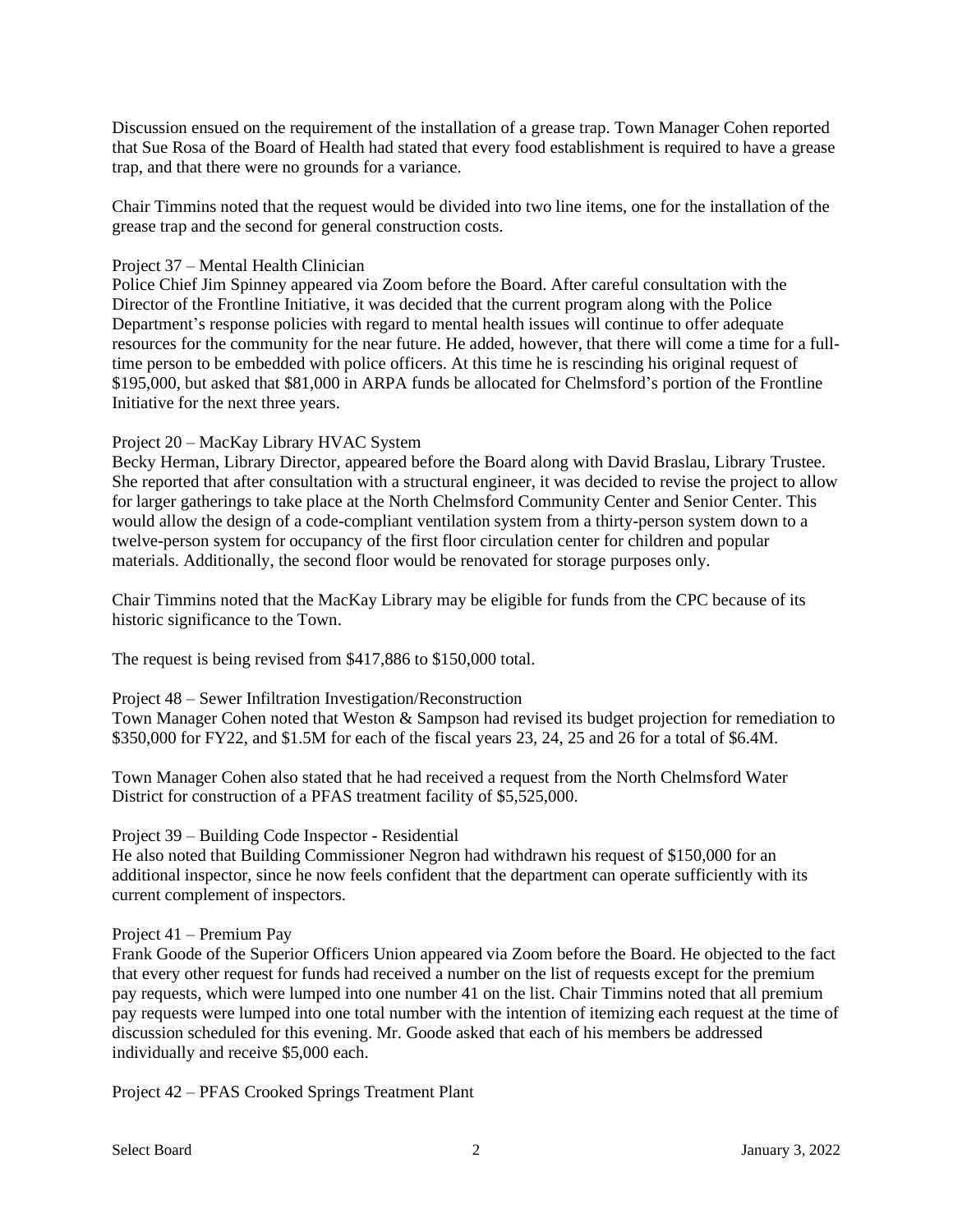Andrew Reid, Superintendent of the Chelmsford Water District, appeared before the Board. He stated that in the event that the state would reimburse the Town for the capital costs and not design fees, he asked that the request be modified from \$5,500,000 for \$600,000 to cover the design costs of the project.

# Project 1-15 – School Buildings HVAC - \$2,844,015

Project 16-25 – Town Buildings HVAC - \$3,835,818

Town Manager Cohen then reviewed the list of requests starting with the School's request for funds to address HVAC COVID-compliant air filtration systems and to keep school buildings viable into the future. He also addressed the HVAC needs for town office and service buildings, particularly the Senior Center. A professional engineering firm was hired to assess the HVAC needs of the buildings.

Gary Persichetti, DPW Director, appeared via Zoom before the Board. He reported that the first round of assessments was to identify equipment not working properly. The final assessment included repairs to the HVAC system of eight schools and the administrative building.

Board Member Dixon asked if there are any cost efficiencies to be gained by having the work done as a totality and not by individual school. Discussion ensued on the DCAM bid process and the timeline for procurement for a large project as opposed to individual projects. While cost efficiencies may be gained, it would take longer to complete the job. Ms. Lussier cautioned that the bid process for procurement be done properly.

Discussion also ensued on alternate funding from other sources, particularly for historic town structures, i.e. CPC. It was agreed that items 20, MacKay Library, 24 and 25, Old Center Town Hall and North Town Hall Ventilation systems be pursued under alternate funding. Mr. Sousa confirmed that the total for all HVAC including MacKay is \$4,416,325.

## Project 26-29 – Senior Center Programs

Town Manager Cohen then reviewed the three items 26, 27 and 28 for Senior Center care programs. The transportation program was funded for one year, rather than the entire three-year program. John Bowles of Regina Road stated that grants are available through the MassDOT and next funded for January, 2023. He also stated that grant monies are available through local hospitals.

Jen Melanson, Director of Community Services, appeared via Zoom before the Board. She stated in addition to state and local grants, block grants are available on a much larger scale and require a lengthier application process and supervision of funds. Two part-time dispatchers for a total of forty-hours would need to be hired to supervise the funds, collect data and comply with reporting requirements.

Board Member Dixon commented that schools and other facilities covering transportation have faced a shortage of qualified bus drivers.

Chair Timmins questioned Ms. Melanson on a plan for continuing funding if only the first year of the program could be funded with ARPA monies. Ms. Melanson stated that an educated estimate would be made for the program to become self-sustaining in subsequent years.

# Project Number 30 – Community Exchange (Food Pantry)

Project Number 31 – Table of Plenty

Town Manager Cohen stated that this funding is needed to support the elevated food needs of families caused by the pandemic. In addition, the Table of Plenty has not only served the food needs of the community, but also the social and emotional needs caused by isolation. Chair Timmins questioned the five-year commitment. Town Manager Cohen responded that certainly the widespread needs of the community are evident and will continue to grow.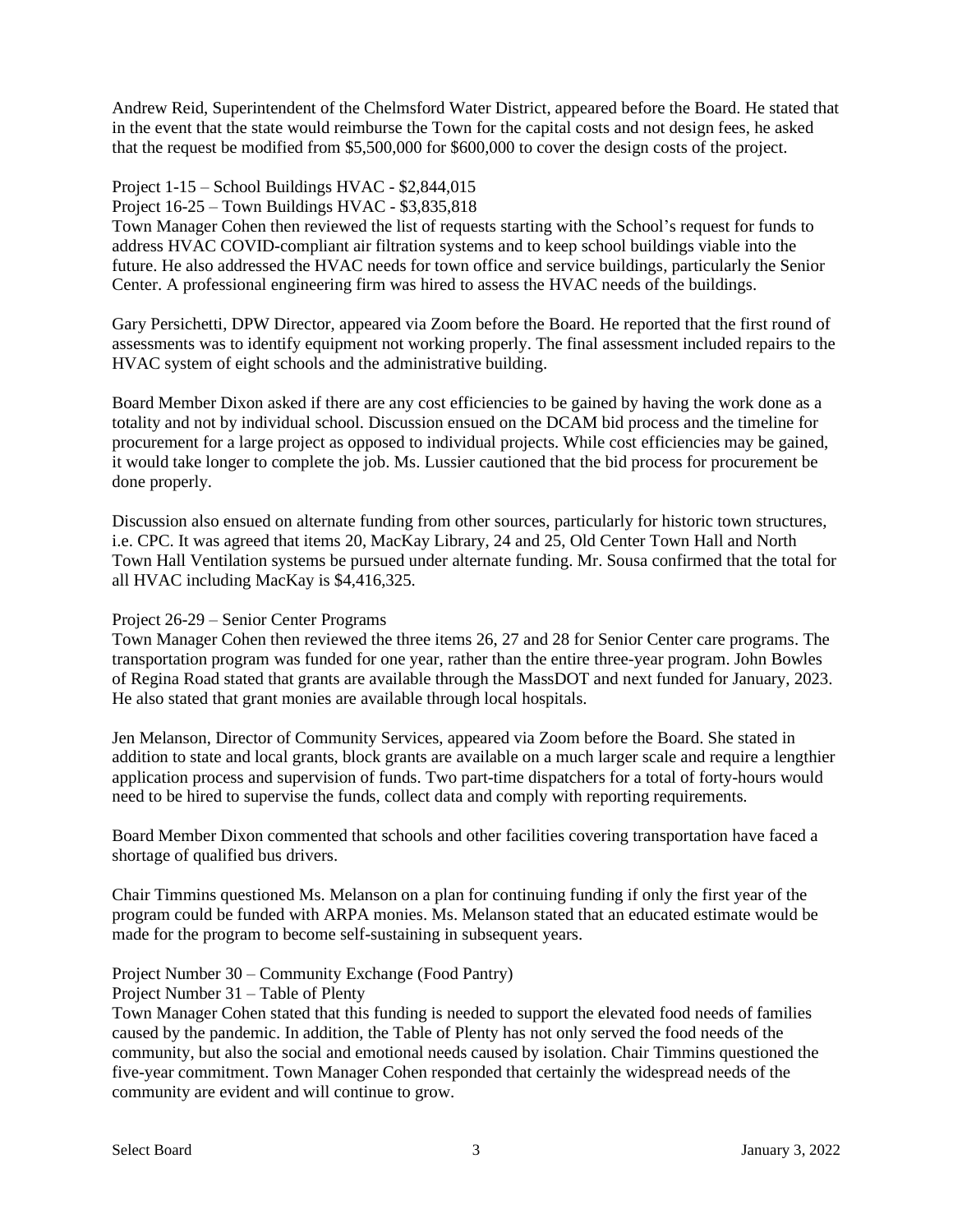Project 32 - Social Worker/Human Services – Health Department

Project 33 – Public Health Associate

Project 36 – Automated External Defibrillators

Sue Rosa, Health Director, appeared before the Board. She made an impassioned plea for funds to hire a full-time public health associate and social worker for three-five years. She stated that the pandemic has put significant pressure on her department and demand for mental health services has skyrocketed. She stated that with the increased workload her department is unable to perform the regular responsibilities like responding to violations of health compliance and restaurant inspections. She also asked for additional \$4K for AED's on every floor of town hall.

Darlene Lussier, Town Accountant, stated that the social worker position was being looked at as a shared position between the Police Department and the Board of Health. Now that Chief Spinney has rescinded his request for a full-time social worker, this would free up these monies. Ms. Rosa confirmed that Chief Spinney had indicated to her that he had indeed hoped these monies would flow to the Health Department. John Sousa, Finance Director, confirmed that the numbers of COVID have significantly increased since the holidays and the Health Department is struggling to keep up with its services.

Town Manager Cohen stated that \$2.5M was put into an unallocated fund since the future was uncertain as to the impact of the pandemic. The deadline for commitment of monies is December 31, 2024, and the Town has until December of 2026 to expend the funds. If full-time positions are created and not needed at the end of the five-year period, the cost of unemployment for elimination of those positions will be minimal. Ms. Rosa stated that the positions would be advertised as grant-funded positions.

Discussion ensued on the changing dynamics of the requests. It was suggested that the list be prioritized as direct COVID related expenses, and that the health of the community is of high importance and of an immediate need in the consideration of funding. Ms. Rosa asked that both positions be funded for at least three years.

Project 56 and 57 – 272 Old Westford Rd. Construction and Grease Trap Ms. Rosa stated that it is written in the Board of Health regulations that any food establishment requires an external grease trap. This is for the protection of the town sewer system.

Chair Timmins asked for a clarification on the regulation for an external grease trap. Ms. Rosa stated that while she is an appointed authority to enforce the regulations, an applicant has the right to file an appeal before the Board of Health. She stated that there was only one situation where a variance had been granted and the property is pumped every month and the owner is required to submit reports.

Ms. Rosa also expressed her opinion that this request does not fall into the category for ARPA funds, and may set a precedent for other private individuals to open food establishments to apply for public funds.

Discussion ensued on the merits of approving funding for this project. Town Manager Cohen stated that one purpose of the funds is to support economic recovery. Given that the previous owners of the property did not survive the impact of the pandemic, the new owner is revitalizing the property. Given its proximity to Friendship Park and Roberts Field, it would have a positive complementary impact on the Town's revitalization of this field for the Town's recreational enjoyment. Also discussed was the improvement to the property that will maintain the permanent asset for future owners and also the positive tax impacts of an occupied business rather than a vacant property.

Board Member Carota asked the applicant if these funds were received, what the plan would be to maintain a sustainable business. Mr. Morin stated that he has knowledge that the business turned a profit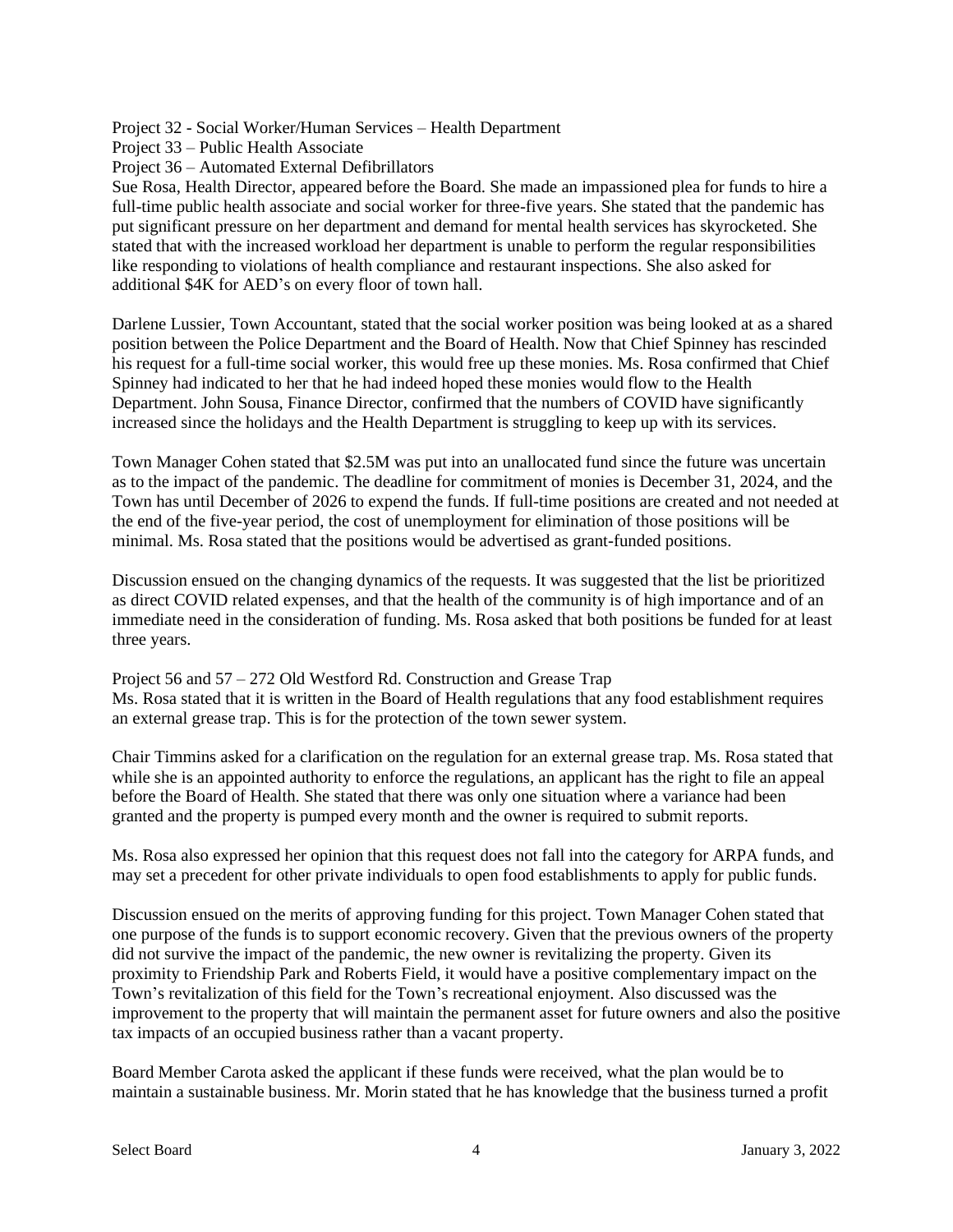prior to the pandemic. Additionally, the business model he is following is sound, i.e. coffee and pastry service and ice cream.

Discussion ensued and it was the consensus of the Board that Mr. Morin would file a request for a variance with the Board of Health at its next meeting in February. In the meantime, pending the Board of Health meeting, the Board commits half of the requested funds from \$39,000 to \$20,000 to offset any expenses with regard to the installation of the grease trap.

### Project 38 – Cardiometabolic Screening – Police

Chief Spinney stated that cardiovascular disease is the number one killer of active and retired police officers. He asked that this proactive measure of assessment would lead to heightened awareness of his officers and give them the tools to maintain good health. The Board was empathetic to his request.

Project 39 – Building Code Inspector – Residential This item has been withdrawn.

Project 40 – Varney Playground

This item has been withdrawn in light of alternative CPC funding and an earmark from state funds.

### Project 41 – Premium Pay

Chair Timmins suggested that if Premium pay is considered, some criteria be set for it. One example absent any discussion might be to look at the first 6-12 months where people had to go in harm's way before there were vaccines available. She added that this suggestion is in no way to reflect opposition, but that more information is needed, i.e. how many employees will be eligible for this premium pay. , Board Members Carota and Lefebvre gave examples of more detail desired including itemizing requests by organizations and providing number of positions at different ranks in the first responder organizations. In response to questions, Town Manager Cohen noted that municipalities follow guidelines related to salaries but are not restricted by those guidelines.

Discussion ensued on the limited amount of funds and the impact of deferring funds. At the conclusion of funding, the amount left will not be enough to cover deferred items. Every project, however, must be discerned for its eligibility for funding within the context of the entire whole. Town Manager Cohen will work with Finance Director Sousa and Town Accountant Lussier to itemize the Premium Pay requests.

Project 42 – PFAS Crooked Springs Treatment Plant Project 43 – Water Main Replacement Item 42 has been reduced to \$600,000 to cover design fees.

Projects 44-48 – Sewer Related projects Town Manager Cohen stated that the remainder of the expenses not covered by ARPA funding will be borne by the rate payers.

Discussion ensued on categorizing the projects by priority and rationale for funding.

Projects 49-53 – Drainage, Bridge and Culvert Enhancements Town Manager Cohen stated that the remainder of the expenses of stormwater management not covered by ARPA funding will be reflected in the sewer rates.

Projects 54-55 – Chelmsford Telemedia These items have been deferred.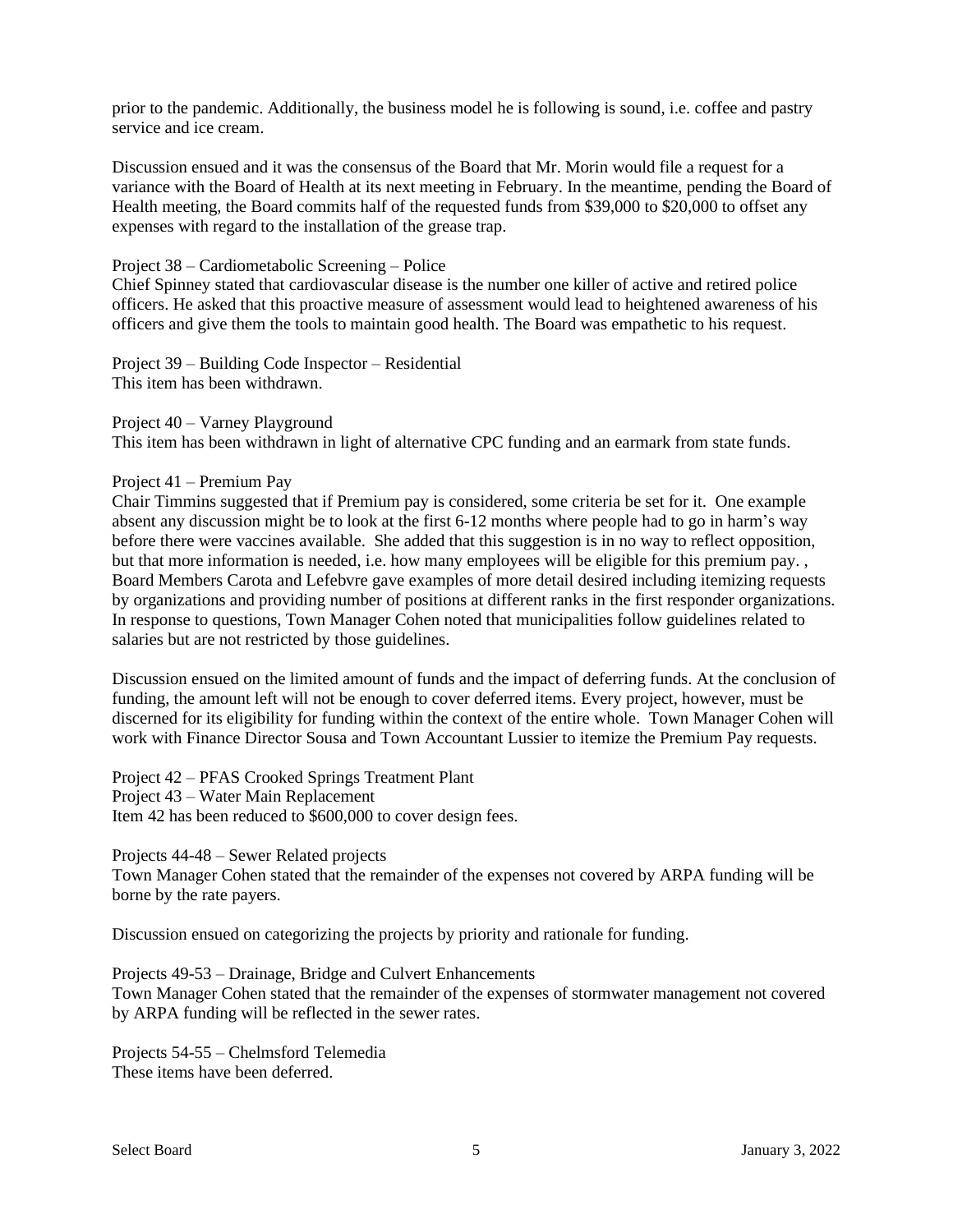Town Manager Cohen noted that an important item not reflected in the requests is COVID-related testing kits. These were distributed to towns but Chelmsford did not receive a supply.

Chair Timmins began the discussion on the items to be voted this evening. The focus was on time sensitive items.

Projects 1-25 – HVAC Related Projects for School and Town Buildings Town Manager Cohen suggested voting the projects on a lump sum basis. Discussion ensued on eliminating items 20, 24 and 25 for the possibility of CPC funding.

**Motion:** by Vice Chair Lefebvre to approve \$4,046,975 in funding for the HVAC improvements to various town and school buildings. Seconded by Board Member Carota. **Motion carries 5-0, unanimous**.

Projects 32-33 – Social Worker and Public Health Associate Positions – Board of Health

**Motion:** by Vice Chair Lefebvre to approve \$100,000 in funding for a one-year social worker position for the Board of Health and \$200,000 for a two-year public health associate for the Board of Health. Discussion ensued.

The vote was amended as follows:

**Motion:** by Vice Chair Lefebvre to approve \$200,000 in funding for a two-year social worker position for the Board of Health and \$200,000 for a two-year public health associate for the Board of Health. Seconded by Board Member Carota. **Motion carries 5-0, unanimous**.

Project 36 – Automated External Defibrillators – Board of Health

Project 37 – Mental Health Clinician Police Department

Project 38 – Cardiometabolic Screening – Police Department

**Motion:** by Vice Chair Lefebvre to approve \$4,000 in funding for automated external defibrillators for Town Hall, \$35,000 for cardiometabolic screening for the Police Officers and \$81,000 for the Frontline Initiative for the Police Department. Seconded by Board Member Carota. **Motion carries 5-0, unanimous**.

Project 56-57 – 272 Old Westford Road – Construction and Grease Trap installation

**Motion:** by Vice Chair Lefebvre to approve \$20,000 in funding for the reconstruction of The Shack building located at 272 Old Westford Road. Discussion ensued on funding to be specific to the installation of the grease trap.

The vote was amended as follows:

**Motion:** by Vice Chair Lefebvre to approve \$20,000 in funding to offset any expenses toward the installation of the grease trap at The Shack building located at 272 Old Westford Road. Discussion ensued. Seconded by Board Member Carota. **Motion carries 4-1, with Board Member Wojtas opposed.**

Chair Timmins noted that the spreadsheet will be adjusted to reflect tonight's votes and the remaining items will be discussed at the next meeting.